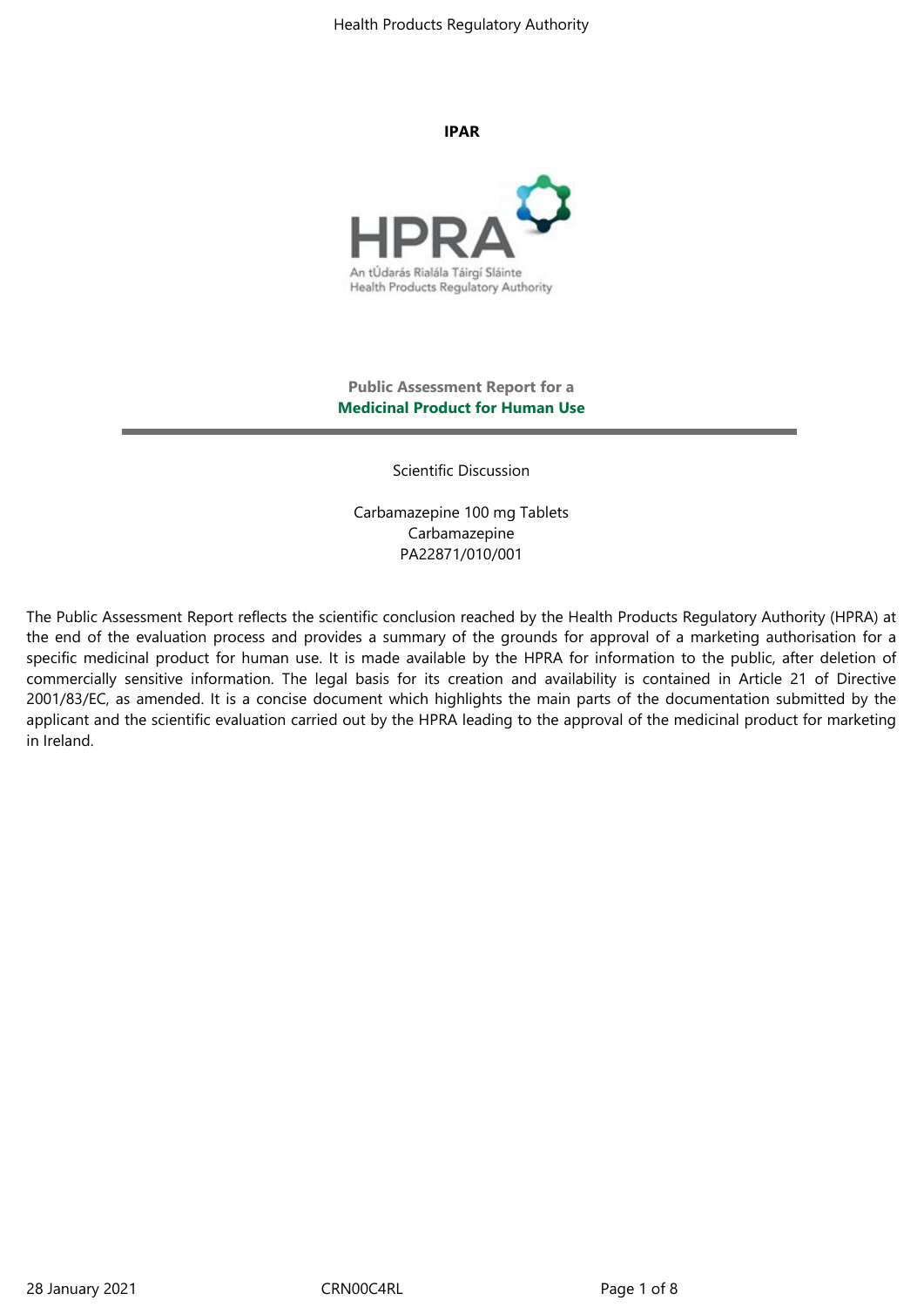# **CONTENTS**

- I. INTRODUCTION
- II. QUALITY ASPECTS
- III. NON-CLINICAL ASPECTS
- IV. CLINICAL ASPECTS
- V. OVERALL CONCLUSION AND BENEFIT-RISK ASSESSMENT
- VI. REVISION DATE
- VII. UPDATE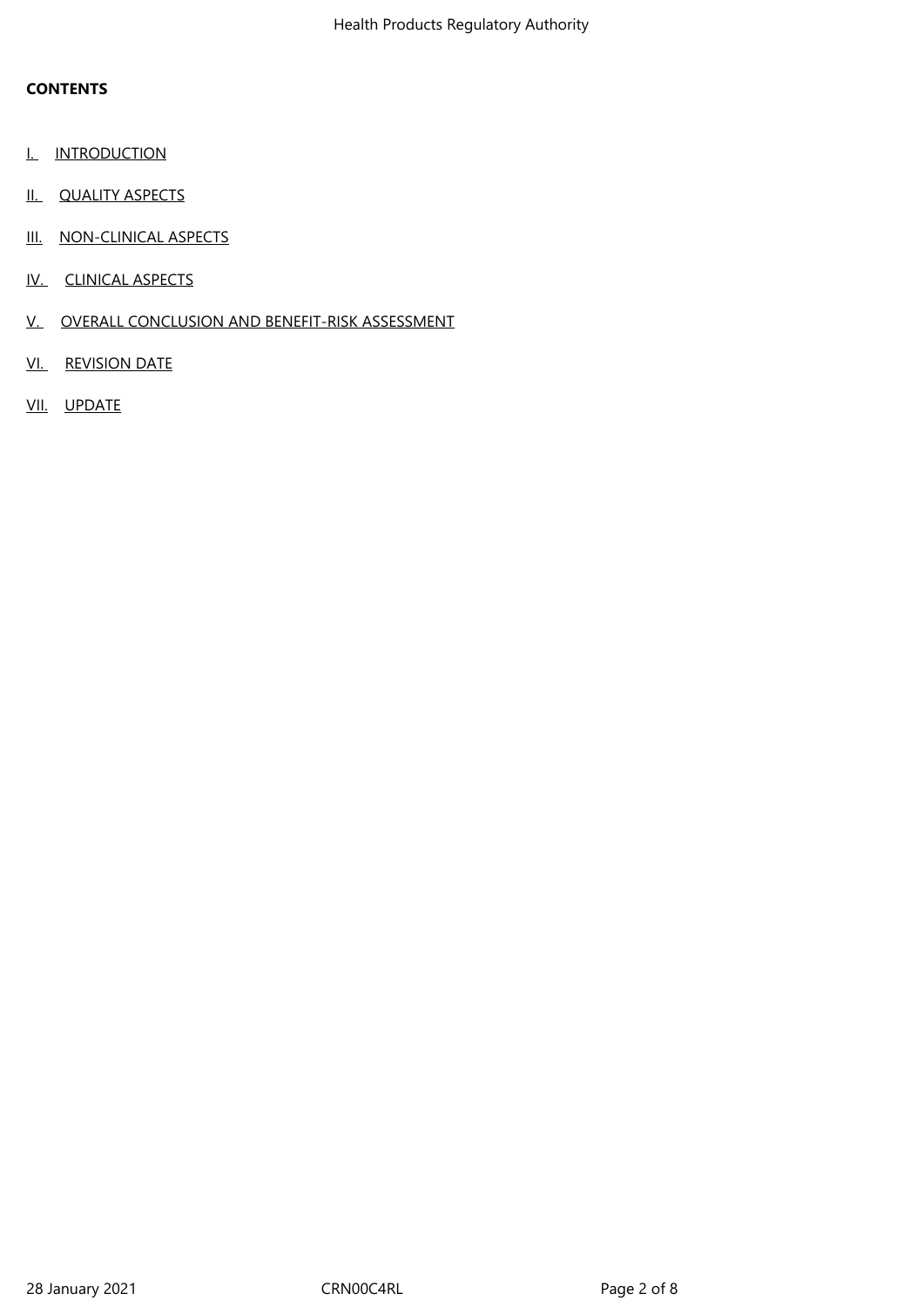### **I. INTRODUCTION**

Based on the review of the data on quality, safety and efficacy, the HPRA has granted a marketing authorisation for Carbamazepine 100 mg, 200 mg and 400 mg Tablets on 30th October 2020 for the treatment of epilepsy, paroxysmal pain of trigeminal neuralgia and prophylaxis of manic depressive psychosis in patients unresponsive to lithium therapy.

This application for a marketing authorisation was submitted in accordance with Article 10(1) of Directive 2001/83/EC and is referred to as a generic application. To support the application, the applicant has submitted a bioequivalence study, performed on Carbamazepine 400 mg Tablets and the reference product Tegretol 400 mg.

The United Kingdom (UK) were the RMS at the start of the decentralised procedure with Ireland (IE) as CMS. Due to Brexit, after assessment of day 180 responses IE became the RMS for the DCP procedure.

The product is a prescription only medicine which may be renewed.

The Summary of Product Characteristics for (SmPC) for this medicinal product is available on the HPRA's website at www.hpra.ie.

| Name of the product                                         | Carbamazepine 100 mg Tablets, Carbamazepine 200 mg<br>Tablets, Carbamazepine 400 mg Tablets                             |
|-------------------------------------------------------------|-------------------------------------------------------------------------------------------------------------------------|
| Name(s) of the active substance(s)<br>(INN)                 | Carbamazepine                                                                                                           |
| <b>Pharmacotherapeutic classification</b><br>(ATC Code)     | N03AF01                                                                                                                 |
| <b>Pharmaceutical form and strength(s)</b>                  | 100.00, mg, 200.00 mg, 400.00 mg Tablet                                                                                 |
| <b>Marketing Authorisation Number(s)</b><br>in Ireland (PA) | PA22871/010/001, PA22871/010/002, PA22871/010/003                                                                       |
| <b>Marketing Authorisation Holder</b>                       | Azure Pharmaceuticals Ltd<br>12 Hamilton Drive<br>The Rock Road<br><b>Blackrock</b><br>Co. Louth<br>A91 T997<br>Ireland |
| <b>MRP/DCP No.</b>                                          | IE/H/1119/001-003/DC                                                                                                    |
| <b>Reference Member State</b>                               | Ireland                                                                                                                 |

### **II. QUALITY ASPECTS**

### **II.1. Introduction**

This application is for Carbamazepine 100 mg, 200 mg & 400 mg tablets

#### **II.2 Drug substance**

The active substance is Carbamazepine, an established active substance described in the European Pharmacopoeia, and is manufactured in accordance with the principles of Good Manufacturing Practice (GMP)

The active substance specification is considered adequate to control the quality and meets current pharmacopoeial requirements. Batch analytical data demonstrating compliance with this specification has been provided.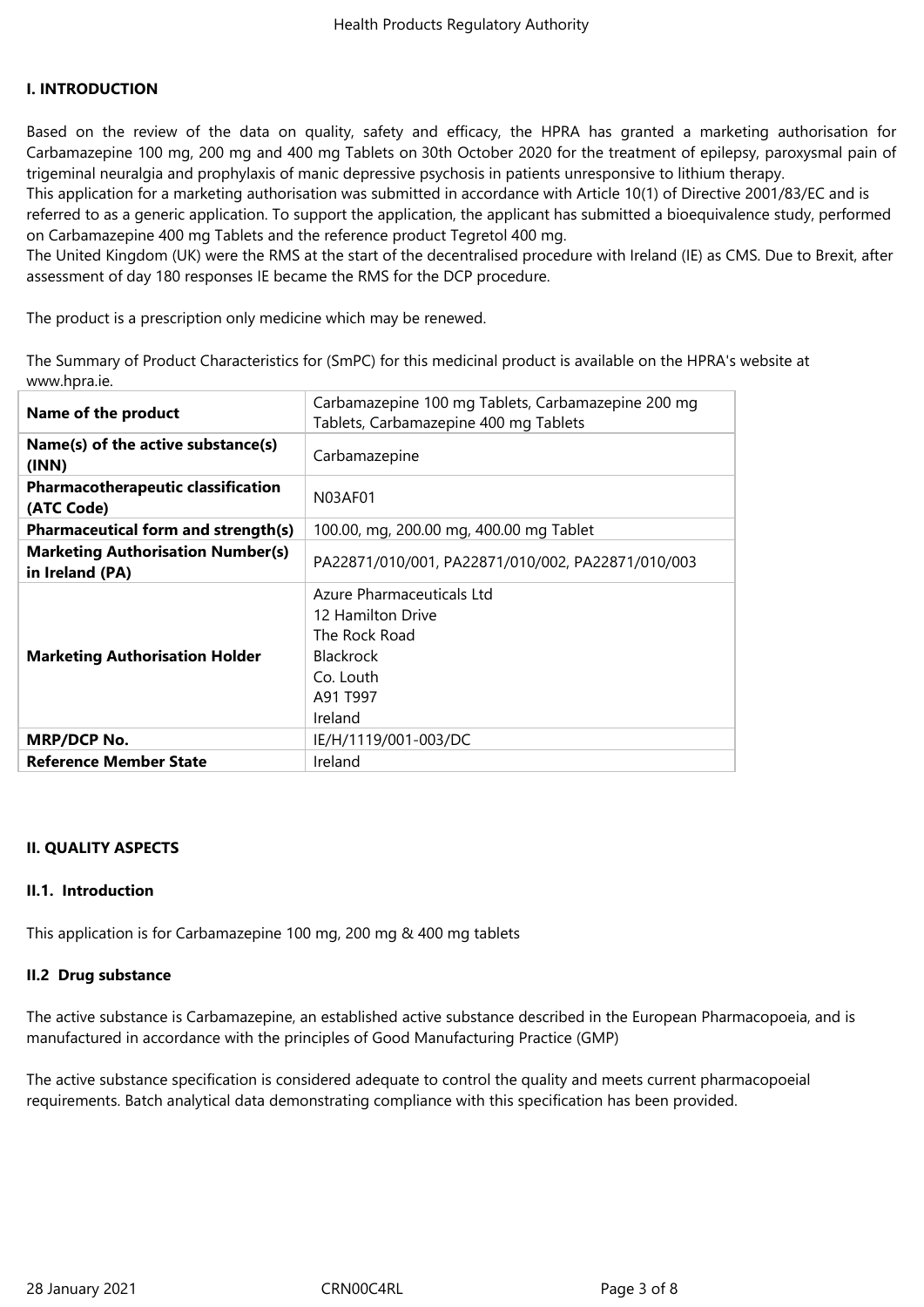# **II.3 Medicinal product**

### P.1 Composition

### *Composition of the medicinal product*

The excipients in the medicinal product are listed in section 6.1 of the SmPC. A visual description of the product is included in section 3 of the SmPC.

### P.2 Pharmaceutical Development

The product is an established pharmaceutical form and its development is adequately described in accordance with the relevant European guidelines.

## P.3 Manufacture of the Product

The product is manufactured in accordance with the principles of good manufacturing practice (GMP) at suitably qualified manufacturing sites.

The manufacturing process has been validated according to relevant European/ICH guidelines and the process is considered to be sufficiently validated.

P.4 Control of Other Substances (Excipients)

All ingredients comply with the Ph. Eur. or are adequately controlled by the manufacturer's specifications.

P.5 Control of Finished Product

The Finished Product Specification tests and control limits are considered appropriate for this type of product.

The analytical methods used are described in sufficient detail and are supported by validation data.

Batch analytical data for a number of batches from the proposed production site(s) have been provided, and demonstrate the ability of the manufacturer to produce batches of finished product of consistent quality.

P.6 Packaging material

The approved packaging for this product is described in section 6.5 of the SmPC.

Evidence has been provided that the packaging complies with Ph. Eur./EU legislation for use with foodstuffs requirements.

### P.7 Stability of the Finished Product

Stability data on the finished product in the proposed packaging have been provided in accordance with EU guidelines and support the shelf-life and storage conditions listed in sections 6.3 and 6.4 of the SmPC.

### **II.4 Discussion on Chemical, Pharmaceutical and Biological Aspects**

The important quality characteristics of the product are well-defined and controlled. Satisfactory chemical and pharmaceutical documentation has been provided, assuring consistent quality of Carbamazepine 100mg, 200mg & 400mg Tablets.

### **III. NON-CLINICAL ASPECTS**

#### **III.1 Introduction**

This active substance is a generic formulation of Tegretol on the European market. No new preclinical data have been submitted.

28 January 2021 CRN00C4RL Page 4 of 8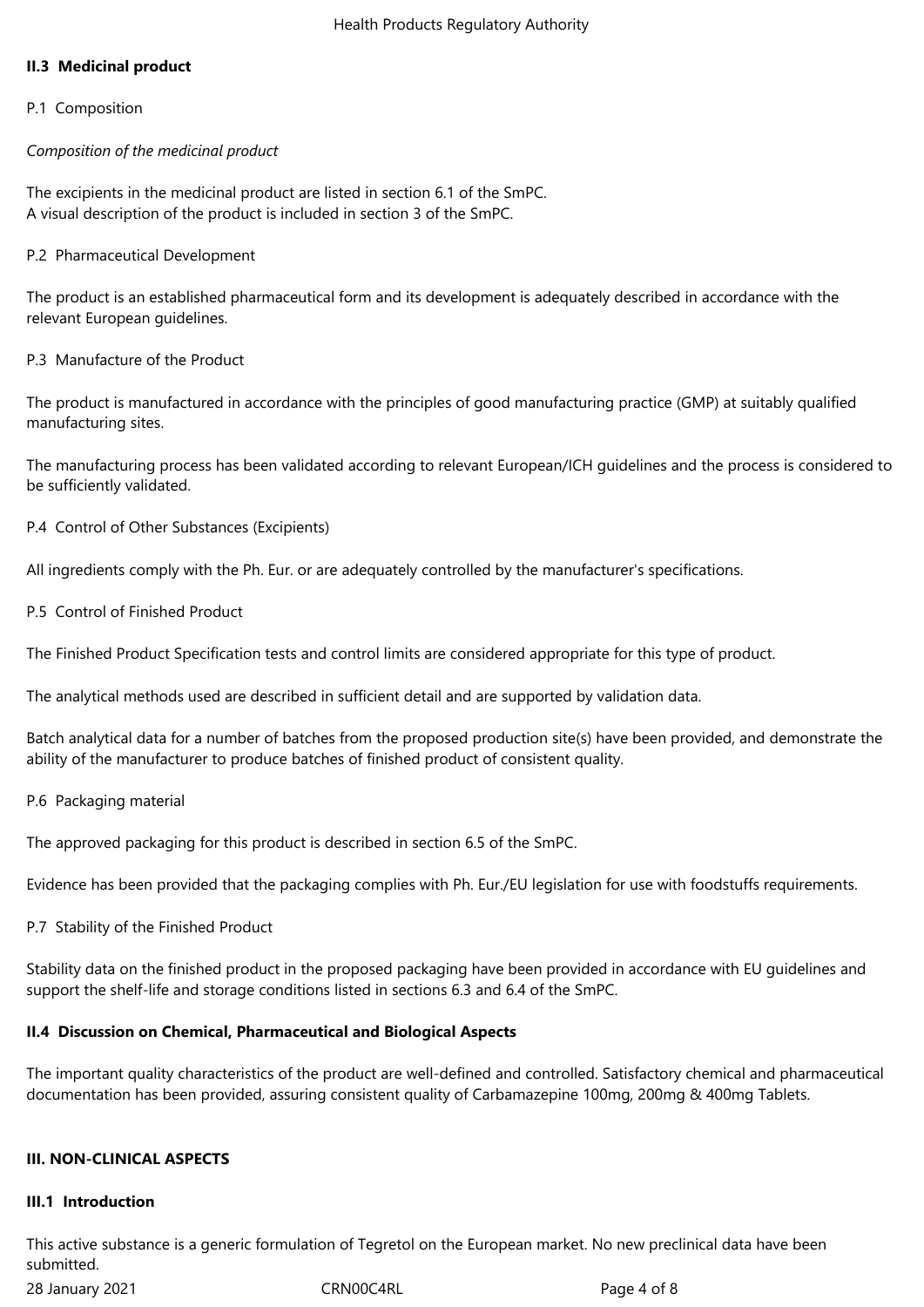The pharmacodynamic, pharmacokinetic and toxicological properties of carbamazepine are well known. As carbamazepine is a widely used, well-known active substance, the applicant has not provided additional studies and further studies are not required. An overview based on literature review is, thus, appropriate.

# **III.2 Ecotoxicity/environmental risk assessment**

Since Carbamazepine 100 mg 200 mg & 400 mg Tablets are intended for generic substitution, this will not lead to an increased exposure to the environment. An environmental risk assessment is therefore not deemed necessary.

## **III.3 Discussion on the non-clinical aspects**

The non-clinical overview on the pre-clinical pharmacology, pharmacokinetics and toxicology provided is adequate. As carbamazepine is a widely used, well-known active substance, the applicant has not provided additional studies and further studies are not required. Non-clinical findings are adequately represented in the appropriate sections of the SmPC.

# **IV. CLINICAL ASPECTS**

# **IV.1 Introduction**

Carbamazepine is a well known active substance with established efficacy and tolerability.

The content of the SmPC approved during the decentralised procedure is in accordance with that accepted for the reference product marketed by MAH.

For this generic application, the applicant has submitted one bioequivalence study for the 400mg dose in which the pharmacokinetic profile of the test product Carbamazepine 400mg Tablets is compared with the pharmacokinetic profile of the reference product Tegretol® 400 mg immediate release tablets by Novartis Pharmaceuticals UK Limited, Trading as Geigy Pharmaceuticals, Surrey, GU16 7SR, UK, (RP).

The reference medicinal products cited for these applications are Tegretol 100mg Tablets (PL 00101/0461), Tegretol 200mg Tablets (PL 00101/0462) and Tegretol 400mg Tablets (PL 00101/0463), authorised to Novartis Pharmaceuticals UK Limited;

A single-dose, randomised, two-period, two-treatment, two-sequence, crossover bioequivalence study was carried out. Based on the pharmacokinetic parameters of active substance, the reference table and test tablet are bioequivalent with extent to the rate and extent of absorption and fulfil the bioequivalence requirements outlined in the relevant CHMP Note for Guidance.

The pharmacokinetics of the active substance are linear in the range 50-600mg. The results of the bioequivalence study performed with the 400mg Tablets therefore apply to the other strengths.

The MAH has submitted a risk management plan, in accordance with the requirements of Directive 2001/83/EC as amended, describing the pharmacovigilance activities and interventions designed to identify, characterise, prevent or minimise risks relating to Carbamazepine 100 mg, 200 mg and 400 mg Tablets.

The content of the SmPC approved during the decentralised procedure is in accordance with that accepted for the reference product Tegretol 100mg Tablets (PL 00101/0461), Tegretol 200mg Tablets (PL 00101/0462) and Tegretol 400mg Tablets (PL 00101/0463), authorised to Novartis Pharmaceuticals UK Limited. The Applicant has committed to keeping the product information updated in line with the reference product.

The HPRA has been assured that GCP standards were followed in an appropriate manner in the studies conducted.

### **IV.2 Pharmacokinetics**

### Absorption

Carbamazepine is absorbed almost completely but relatively slowly from the tablets. The conventional tablets yield mean peak plasma concentrations of the unchanged substance within 12 hours (chewable tablets 6 hours; syrup 2 hours) following single oral doses. With respect to the amount of active substance absorbed, there is no clinically relevant difference between the oral dosage forms. After a single oral dose of 400mg carbamazepine (tablets) the mean peak concentration of unchanged carbamazepine in the plasma is approx 4.5μg/ml.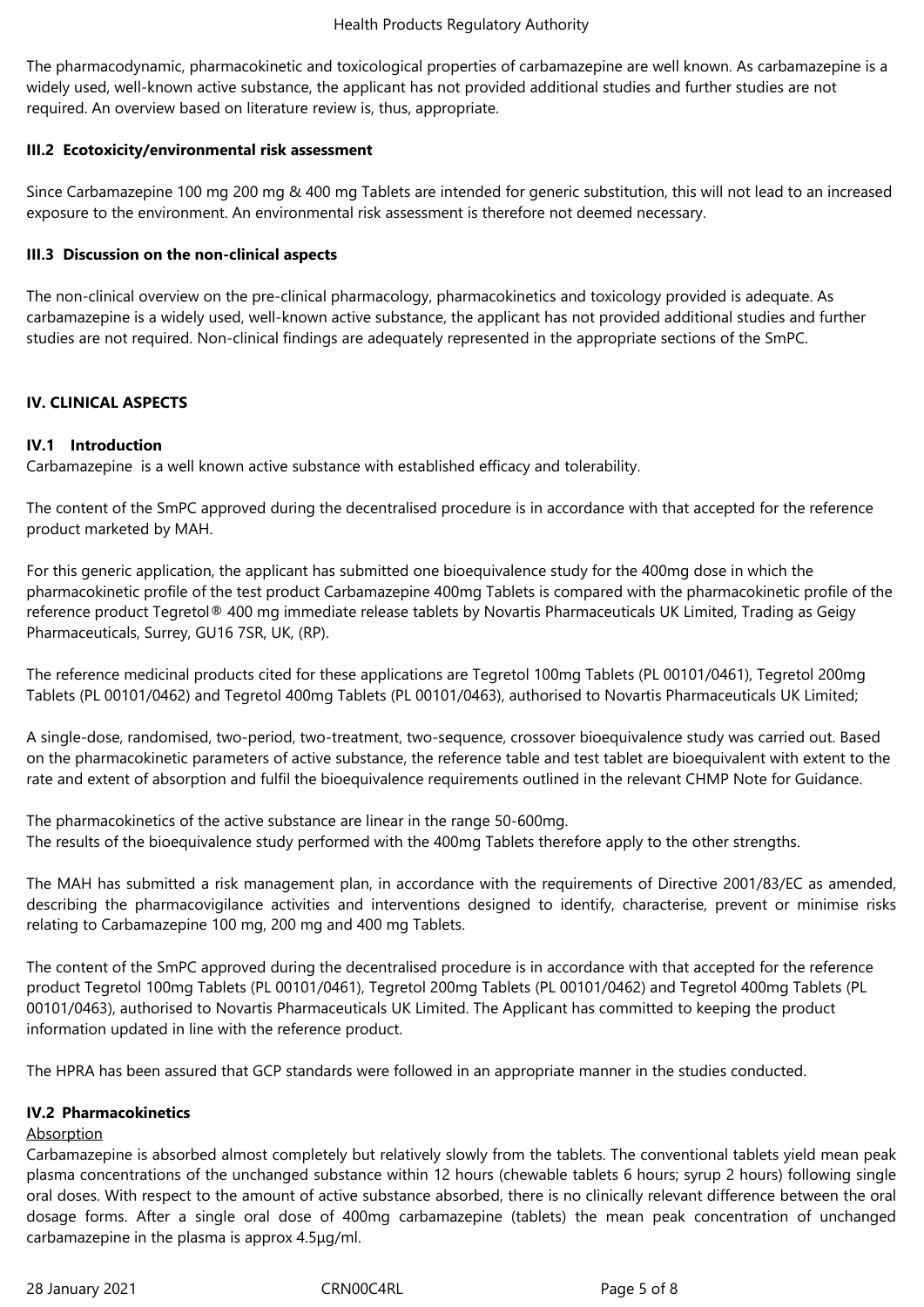#### Health Products Regulatory Authority

The bioavailability of carbamazepine in various oral formulations has been shown to lie between 85-100%.

Ingestion of food has no significant influence on the rate and extent of absorption, regardless of the dosage form of carbamazepine.

Steady-state plasma concentrations of carbamazepine are attained within about 1-2 weeks, depending individually upon auto-induction by carbamazepine and hetero-induction by other enzyme-inducing drugs, as well as on pre-treatment status, dosage, and duration of treatment.

Different preparations of carbamazepine may vary in bioavailability; to avoid reduced effect or risk of breakthrough seizures or excessive side effects, it may be prudent to avoid changing the formulation.

### **Distribution**

Carbamazepine is bound to serum proteins to the extent of 70-80%. The concentration of unchanged substance in cerebrospinal fluid and saliva reflects the non-protein bound portion in plasma **(**20-30%**).** Concentrations in breast milk were found to be equivalent to 25-60% of the corresponding plasma levels.

Carbamazepine crosses the placental barrier. Assuming complete absorption of carbamazepine, the apparent volume of distribution ranges from 0.8 to 1.9 L/kg.

# Biotransformation

Carbamazepine is metabolised in the liver, where the epoxide pathway of biotransformation is the most important one, yielding the 10, 11-transdiol derivative and its glucuronide as the main metabolites.

Cytochrome P450 3A4 has been identified as the major isoform responsible for the formation of carbamazepine 10, 11-epoxide from carbamazepine. Human microsomal epoxide hydrolase has been identified as the enzyme responsible for the formation of the 10,11-transdiol derivative from carbamazepine-10,11 epoxide. 9-Hydroxy-methyl-10-carbamoyl acridan is a minor metabolite related to this pathway. After a single oral dose of carbamazepine about 30% appears in the urine as end-products of the epoxide pathway.

Other important biotransformation pathways for carbamazepine lead to various monohydroxylated compounds, as well as to the N-glucuronide of carbamazepine produced by UGT2B7.

### Elimination

The elimination half-life of unchanged carbamazepine averages approx. 36 hours following a single oral dose, whereas after repeated administration it averages only 16-24 hours **(**auto-induction of the hepatic mono-oxygenase system**)**, depending on the duration of the medication. In patients receiving concomitant treatment with other enzyme-inducing drugs (e.g. phenytoin, phenobarbitone), half-life values averaging 9-10 hours have been found.

The mean elimination half-life of the 10, 11-epoxide metabolite in the plasma is about 6 hours following single oral doses of the epoxide itself.

After administration of a single oral dose of 400mg carbamazepine, 72% is excreted in the urine and 28% in the faeces. In the urine, about 2% of the dose is recovered as unchanged drug and about 1% as the pharmacologically active 10, 11-epoxide metabolite.

### Characteristics in patients

The steady-state plasma concentrations of carbamazepine considered as "therapeutic range" vary considerably inter-individually; for the majority of patients a range between 4-12μg/ml corresponding to 17-50μmol/l has been reported. Concentrations of carbamazepine 10, 11-epoxide (pharmacologically active metabolite): about 30% of carbamazepine levels.

Owing to enhanced carbamazepine elimination, children may require higher doses of carbamazepine (in mg/kg) than adults to maintain therapeutic concentrations.

There is no indication of altered pharmacokinetics of carbamazepine in elderly patients as compared with young adults.

No data are available on the pharmacokinetics of carbamazepine in patients with impaired hepatic or renal function.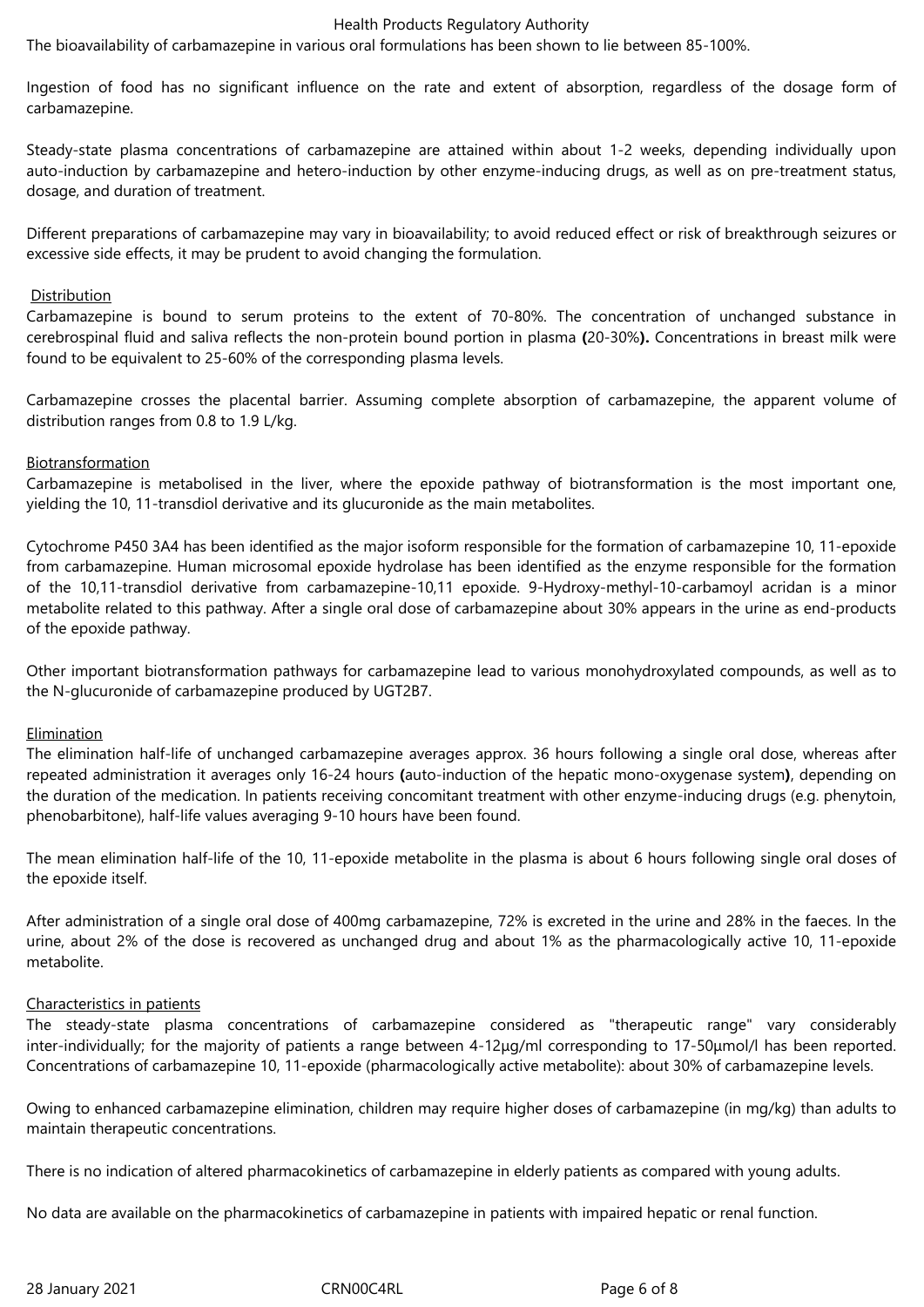### **IV.3 Pharmacodynamics**

Pharmacotherapeutic group: Anti-epileptic, neurotropic and psychotropic agent; (ATC Code: N03 AF01). Dibenzazepine derivative.

As an antiepileptic agent its spectrum of activity embraces: partial seizures (simple and complex) with and without secondary generalisation; generalised tonic-clonic seizures, as well as combinations of these types of seizures.

The mechanism of action of carbamazepine, the active substance of Carbamazepine, has only been partially elucidated. Carbamazepine stabilises hyperexcited nerve membranes, inhibits repetitive neuronal discharges, and reduces synaptic propagation of excitatory impulses. It is conceivable that prevention of repetitive firing of sodium-dependent action potentials in depolarised neurons via use- and voltage-dependent blockade of sodium channels may be its main mechanism of action.

Whereas reduction of glutamate release and stabilisation of neuronal membranes may account for the antiepileptic effects, the depressant effect on dopamine and noradrenaline turnover could be responsible for the antimanic properties of carbamazepine.

# **IV.4 Clinical Efficacy**

N/A

# **IV.5 Clinical Safety**

### Risk Management Plan

The MAH has submitted a risk management plan, in accordance with the requirements of Directive 2001/83/EC as amended, describing the pharmacovigilance activities and interventions designed to identify, characterise, prevent or minimise risks relating to Carbamazepine 100 mg, 200 mg and 400 mg Tablets.

The approved summary of safety concerns is outlined in the table below:

| Important identified risks    | Serious Haematological Disorders<br>(Agranulocytosis, aplastic anaemia, leucopenia<br>and bone marrow depression)<br>Severe hepatic reactions<br>Suicidal ideation and behaviour<br>Serious cutaneous and dermatological reactions<br>[Toxic Epidermal Necrolysis (TEN)/ Lyell's<br>syndrome, Stevens-Johnson Syndrome (SJS), Drug<br>rash with eosinophilia (DRESS), or less severe<br>Acute generalized exanthematous pustulosis<br>$(AGEP)$ ]<br>Use in patients with atrioventricular block, a<br>history of bone marrow depression or a history of<br>hepatic porphyrias<br>Concomitant use with Monoamine Oxidase<br>Inhibitors (MAOIs)<br>Hyponatremia<br>Lithium enhanced neurotoxicity (following<br>concomitant use with Lithium)<br>Neonatal toxicity<br>$\bullet$<br>Congenital anomalies<br>Risk of thrombosis with concomitant Direct Oral<br>$\bullet$<br>Anticoagulants (DOAC's) use |
|-------------------------------|------------------------------------------------------------------------------------------------------------------------------------------------------------------------------------------------------------------------------------------------------------------------------------------------------------------------------------------------------------------------------------------------------------------------------------------------------------------------------------------------------------------------------------------------------------------------------------------------------------------------------------------------------------------------------------------------------------------------------------------------------------------------------------------------------------------------------------------------------------------------------------------------------|
|                               | Impaired male fertility and/or abnormal<br>$\bullet$                                                                                                                                                                                                                                                                                                                                                                                                                                                                                                                                                                                                                                                                                                                                                                                                                                                 |
| Important potential risks     | spermatogenesis<br>Effects when Breast-feeding                                                                                                                                                                                                                                                                                                                                                                                                                                                                                                                                                                                                                                                                                                                                                                                                                                                       |
| Important missing information | None                                                                                                                                                                                                                                                                                                                                                                                                                                                                                                                                                                                                                                                                                                                                                                                                                                                                                                 |

28 January 2021 CRN00C4RL Page 7 of 8